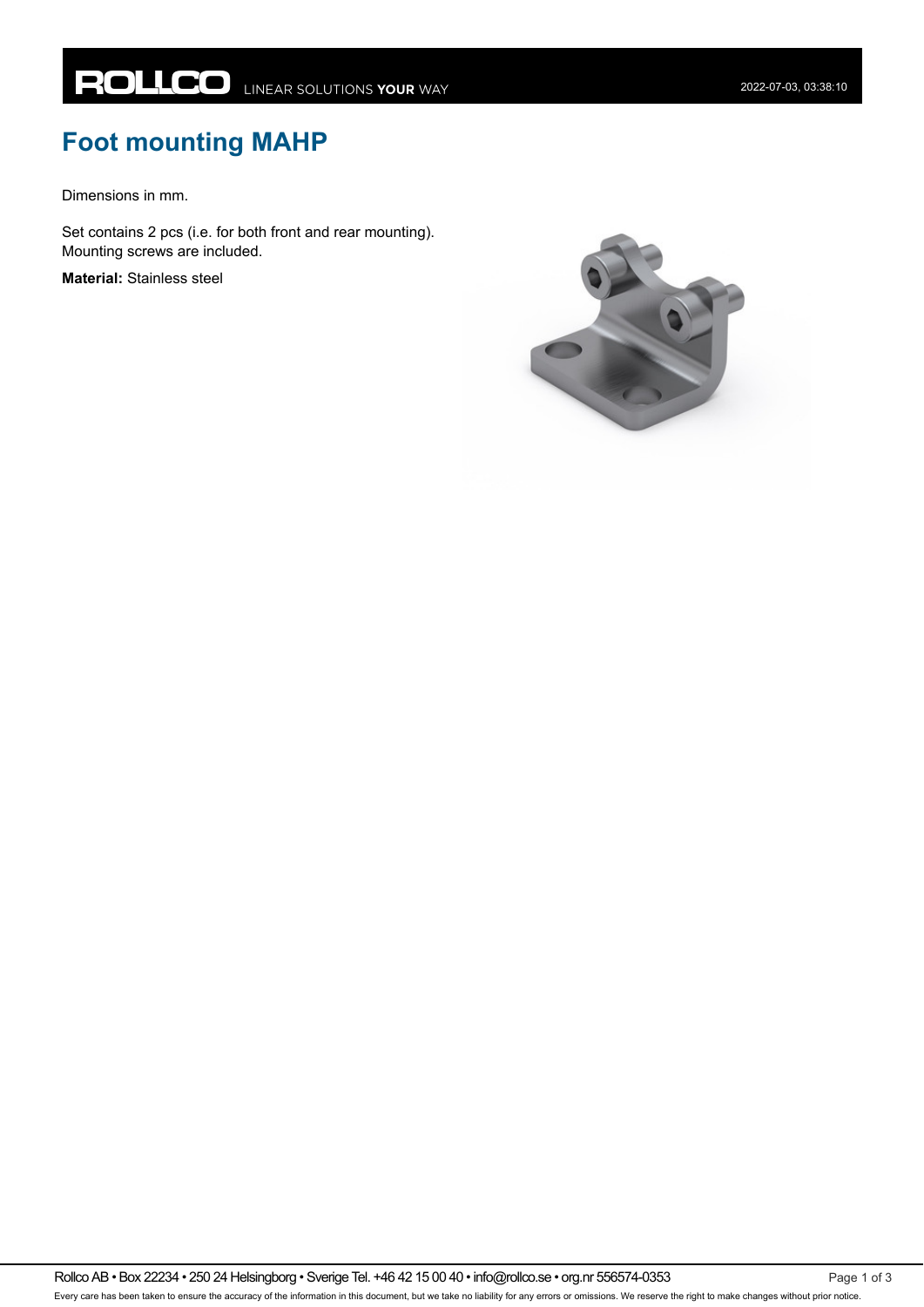## **Variant Data**

| <b>Designation</b>      | <b>Compatible with</b> | <b>Description</b> | <b>Material</b> | Fmax(N) | Mass (kg) |
|-------------------------|------------------------|--------------------|-----------------|---------|-----------|
| <b>MAHP 25 - 108253</b> | <b>MCE 25</b>          | MAHP 25            | Stainless steel | F MCE   | 0.04      |
| MAHP 32 - 108254        | <b>MCE 32</b>          | MAHP 32            | Stainless steel | F MCE   | 0,06      |
| <b>MAHP 45 - 108255</b> | <b>MCE 45</b>          | MAHP 45            | Stainless steel | F MCE   | 0,11      |

Rollco AB • Box 22234 • 250 24 Helsingborg • Sverige Tel. +46 42 15 00 40 • info@rollco.se • org.nr 556574-0353 Page 2 of 3 Every care has been taken to ensure the accuracy of the information in this document, but we take no liability for any errors or omissions. We reserve the right to make changes without prior notice.